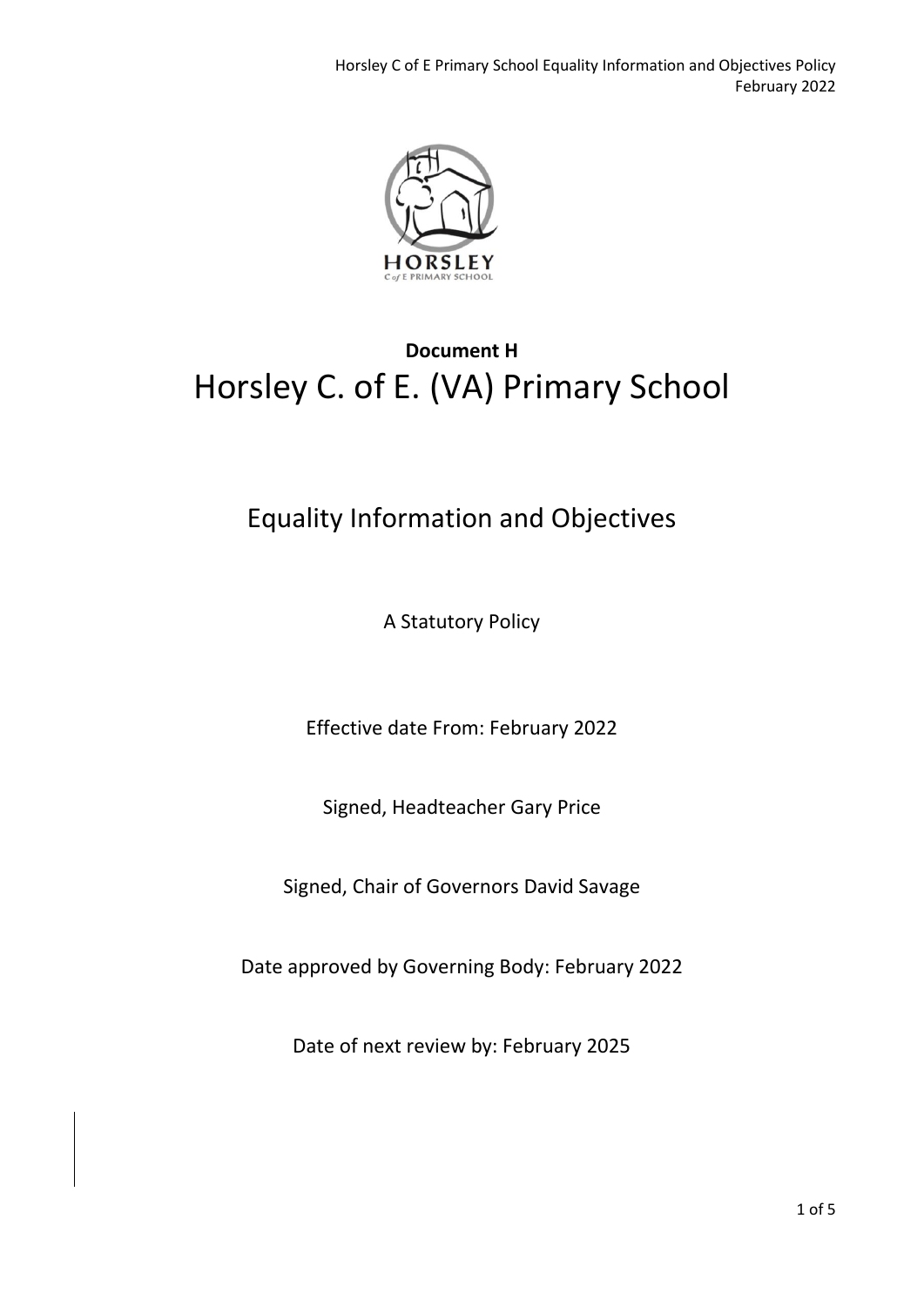# **Equality Information and Objectives**

#### **Vision statement**

Horsley School aims to eliminate discrimination, advance equality of opportunity and foster good relations across all characteristics (see list below) - between people who share a protected characteristic and people who do not share it. The school seeks to remove or minimise disadvantages, meet the needs of all pupils and encourage participation from all pupils.

#### **Statutory Responsibilities**

This policy reflects the legal duties set out in The Equality Act 2010, The Equality Duty 2011 and Schools DfE advice for school leaders, school staff, governing bodies and local authorities (May 2014). It follows the guidance in "Public sector equality duty guidance for schools in England" - Equality and Human Rights commission November 2012.

There are some general exceptions, and these apply to Horsley Church of England Aided school as a school with religious character. This means that Horsley may give priority in admissions to members of the Christian religion. In addition to the admissions exception, there is also the exception for how the school provides education to pupils and in the way it allows access to other aspects of school life, which are not necessarily part of the curriculum. For example:

A Church of England school which organises visits for pupils to sites of particular interest to its own faith, such as a cathedral, is not discriminating unlawfully by not arranging trips to sites of significance to the faiths of other pupils (section 2.5).

#### Legal Duties

It is unlawful for the responsible body of a school to discriminate against, harass or victimise a pupil or potential pupil:

- In relation to admissions
- In the way it provides education for pupils
- In the way it provides pupil access to any benefit, facility or service
- By excluding a pupil or subjecting them to any other detriment

#### Protected Characteristics

The act defines Protected Characteristics. It is unlawful for a school to discriminate against a pupil or prospective pupil by treating them less favourably because of their:

- Sex
- Race (this includes colour, nationality and ethnic or national origins)
- Disability (physical or mental impairment which has a substantial and long term adverse effect on that person's ability to carry out normal day to day activities)
- Religion or belief (religion being any religion and belief as any religious or philosophical belief)
- Age
- Sexual orientation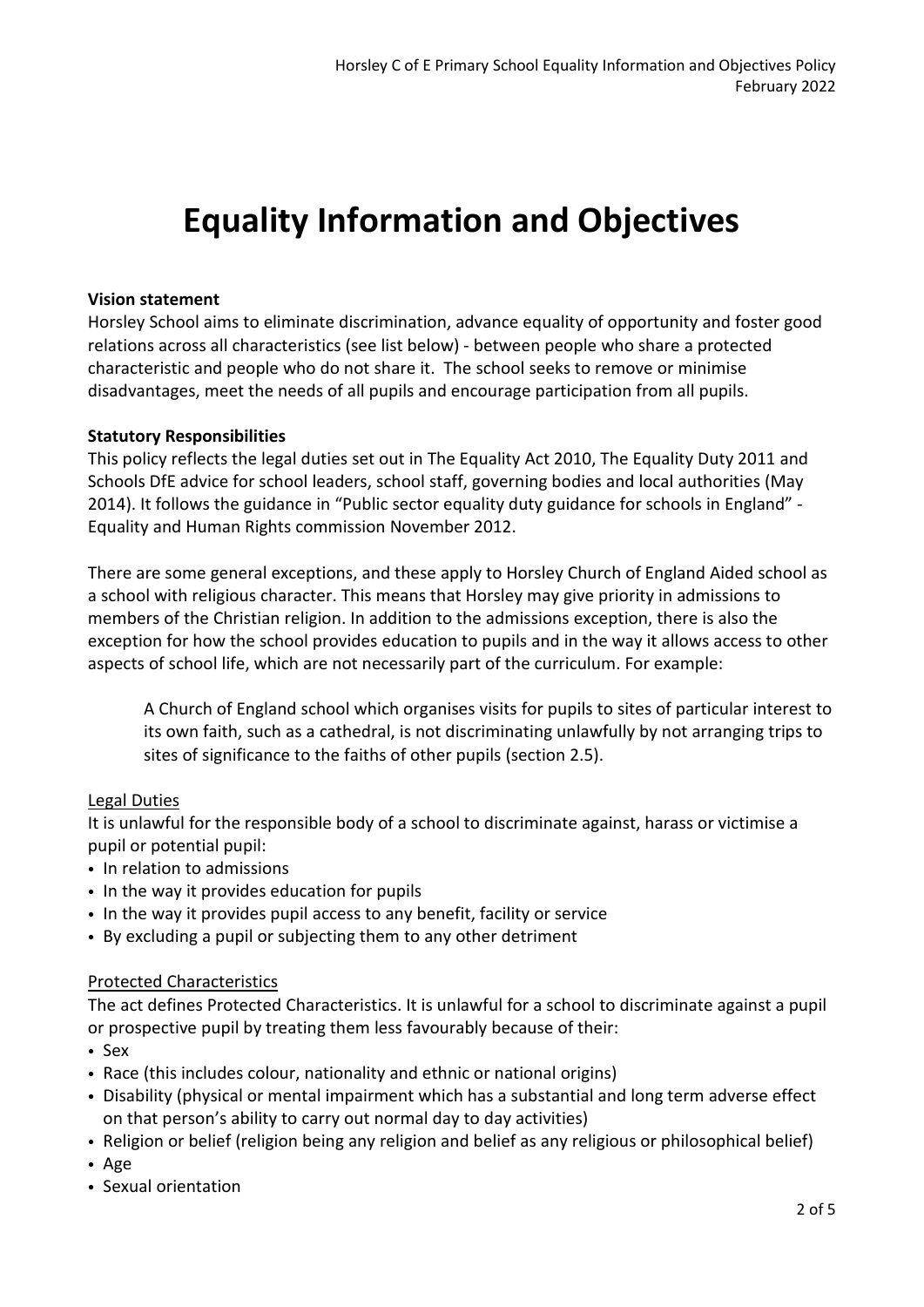- Gender reassignment
- Pregnancy or maternity

#### Unlawful Behaviour

There are four kinds of unlawful behaviour:

- Direct discrimination when one person treats another less favourably, because of a protected characteristic, than they treat, or would treat, other people.
- Indirect discrimination when a "provision, criterion or practice" is applied generally but has the effect of putting people with a particular characteristic at a disadvantage when compared to people without that characteristic.
- Harassment "unwanted conduct, related to a relevant protected characteristic, which has the purpose or effect of violating a person's dignity or creating an intimidating, hostile, degrading, humiliating or offensive environment for that person".
- Victimisation when a person is treated less favourably than they otherwise would have been because of something they have done in connection with the Act.

#### **Role of the Governing Body**

#### Due Regard

Horsley school must have due regard to the Equality Act 2010 when carrying out its duties. In practice this means that whenever significant decisions are made and policies developed or reviewed, thought must be given to the equality implications. We will ask the following questions:

- Does this policy/decision remove or minimise disadvantages suffered by pupils with particular protected characteristics?
- Do we need to adapt different approaches for different groups of pupils?
- Is there any way we can encourage these groups of pupils to become more involved with the school or open up opportunities for them that they wouldn't otherwise enjoy?

#### **Equality Objectives (2019-22)** (published once every four years)

- 1. Ensure that all children make good progress throughout the reception class and the Early Years Foundation Stage (EYFS), KS1 and KS2, including pupils with Special Educational Needs and Disabilities (SEND), and for those receiving Pupil Premium, with more children attaining at least expected progress.
- **2.** Ensure the needs of pupils with disabilities are always taken into account when planning offsite visits and other opportunities.
- **3.** Promote cultural and religious understanding and raise global awareness through a programme of international and local activities embedded within the curriculum.

Plans to meet these equality objectives are set out in the School Development Plan.

We review and update our equality objectives as part of the annual review of the school development plan and report annually to the governing body on progress towards achieving them. We involve and consult staff, pupils, governors and parents and carers.